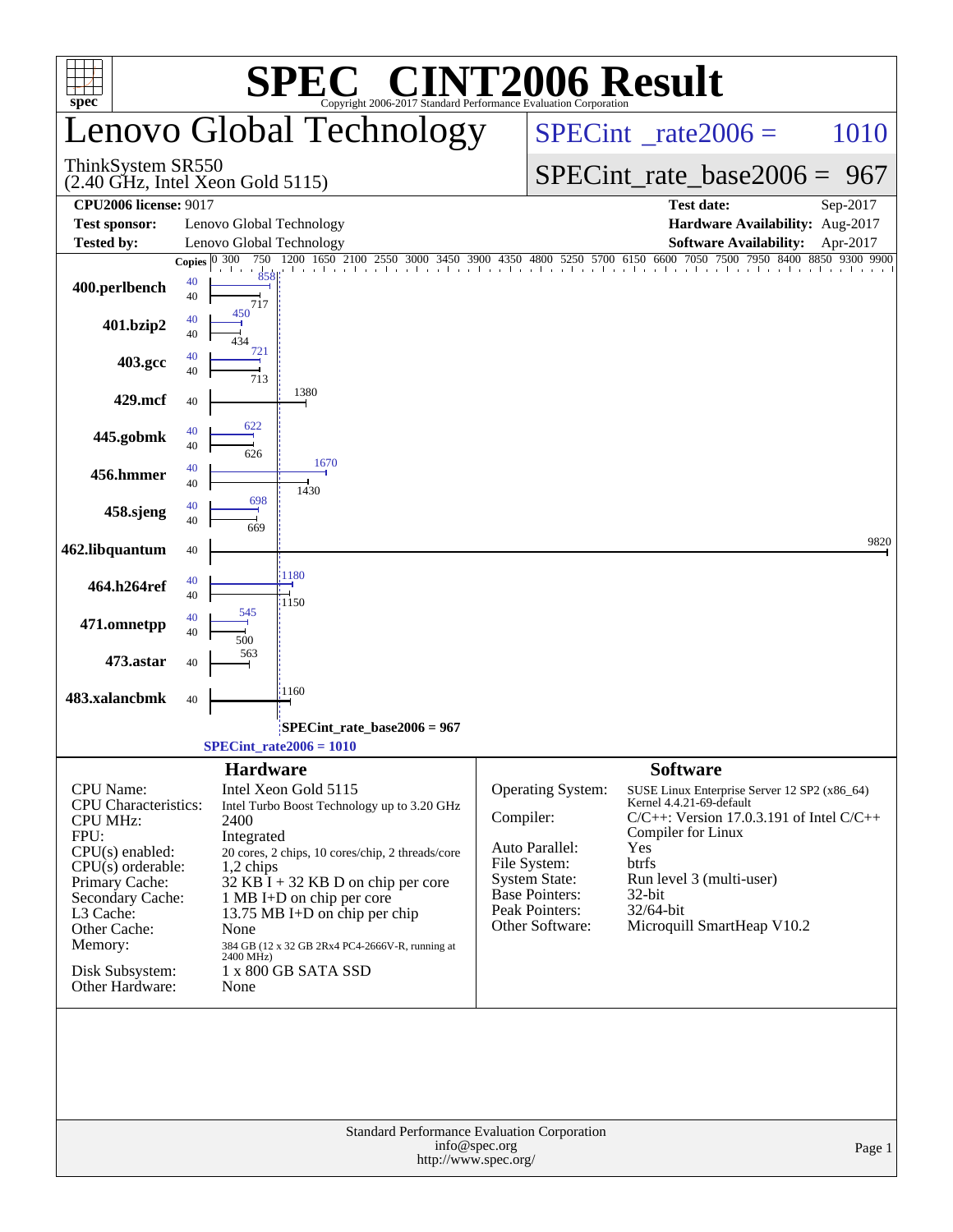

# enovo Global Technology

#### ThinkSystem SR550

(2.40 GHz, Intel Xeon Gold 5115)

 $SPECTnt_rate2006 = 1010$ 

### [SPECint\\_rate\\_base2006 =](http://www.spec.org/auto/cpu2006/Docs/result-fields.html#SPECintratebase2006) 967

**[Test sponsor:](http://www.spec.org/auto/cpu2006/Docs/result-fields.html#Testsponsor)** Lenovo Global Technology **[Hardware Availability:](http://www.spec.org/auto/cpu2006/Docs/result-fields.html#HardwareAvailability)** Aug-2017

**[CPU2006 license:](http://www.spec.org/auto/cpu2006/Docs/result-fields.html#CPU2006license)** 9017 **[Test date:](http://www.spec.org/auto/cpu2006/Docs/result-fields.html#Testdate)** Sep-2017 **[Tested by:](http://www.spec.org/auto/cpu2006/Docs/result-fields.html#Testedby)** Lenovo Global Technology **[Software Availability:](http://www.spec.org/auto/cpu2006/Docs/result-fields.html#SoftwareAvailability)** Apr-2017

#### **[Results Table](http://www.spec.org/auto/cpu2006/Docs/result-fields.html#ResultsTable)**

|                    | <b>Base</b>   |                |       |                |             |                |               | <b>Peak</b>   |                |              |                                                                                                          |              |                |              |
|--------------------|---------------|----------------|-------|----------------|-------------|----------------|---------------|---------------|----------------|--------------|----------------------------------------------------------------------------------------------------------|--------------|----------------|--------------|
| <b>Benchmark</b>   | <b>Copies</b> | <b>Seconds</b> | Ratio | <b>Seconds</b> | Ratio       | <b>Seconds</b> | Ratio         | <b>Copies</b> | <b>Seconds</b> | <b>Ratio</b> | <b>Seconds</b>                                                                                           | <b>Ratio</b> | <b>Seconds</b> | <b>Ratio</b> |
| 400.perlbench      | 40            | 547            | 714   | 545            | <u> 717</u> | 545            | 717           | 40            | 456            | 858          | 452                                                                                                      | 864          | 456            | 857          |
| 401.bzip2          | 40            | 901            | 428   | 890            | 434         | 887            | 435           | 40            | 857            | 450          | 850                                                                                                      | 454          | 858            | 450          |
| $403.\mathrm{gcc}$ | 40            | 451            | 715   | 453            | 711         | 452            | 713           | 40            | 447            | 721          | 448                                                                                                      | 719          | 447            | 721          |
| $429$ .mcf         | 40            | 264            | 1380  | 264            | 1380        | 264            | 1380          | 40            | 264            | 1380         | 264                                                                                                      | 1380         | 264            | 1380         |
| $445$ .gobmk       | 40            | 670            | 626   | 670            | 626         | 669            | 627           | 40            | 675            | 622          | 674                                                                                                      | 622          | 676            | 621          |
| 456.hmmer          | 40            | 262            | 1430  | 262            | 1430        | 265            | 1410 <b>1</b> | 40            | 223            | 1670         | 223                                                                                                      | 1670         | 222            | 1680         |
| $458$ .sjeng       | 40            | 724            | 669   | 722            | 671         | 724            | 669           | 40            | 693            | 698          | 693                                                                                                      | 699          | 693            | 698          |
| 462.libquantum     | 40            | 84.4           | 9820  | 84.5           | 9810        | 84.4           | 9820          | 40            | 84.4           | 9820         | 84.5                                                                                                     | 9810         | 84.4           | 9820         |
| 464.h264ref        | 40            | 771            | 1150  | 773            | 1150        | 773            | <b>1150</b>   | 40            | 741            | 1190         | 747                                                                                                      | 1180         | 751            | 1180         |
| 471.omnetpp        | 40            | 501            | 499   | 500            | 500         | 500            | <b>500</b>    | 40            | 459            | 544          | 458                                                                                                      | 545          | 459            | 545          |
| $473$ . astar      | 40            | 499            | 563   | 499            | 563         | 499            | 563           | 40            | 499            | 563          | 499                                                                                                      | 563          | 499            | 563          |
| 483.xalancbmk      | 40            | 238            | 1160  | 237            | 1160        | 237            | 1170          | 40            | 238            | 1160         | 237                                                                                                      | <b>1160</b>  | 237            | 1170         |
|                    |               |                |       |                |             |                |               |               |                |              | Results appear in the order in which they were run. Bold underlined text indicates a median measurement. |              |                |              |

#### **[Submit Notes](http://www.spec.org/auto/cpu2006/Docs/result-fields.html#SubmitNotes)**

 The numactl mechanism was used to bind copies to processors. The config file option 'submit' was used to generate numactl commands to bind each copy to a specific processor. For details, please see the config file.

### **[Operating System Notes](http://www.spec.org/auto/cpu2006/Docs/result-fields.html#OperatingSystemNotes)**

Stack size set to unlimited using "ulimit -s unlimited"

### **[Platform Notes](http://www.spec.org/auto/cpu2006/Docs/result-fields.html#PlatformNotes)**

BIOS configuration: Operating Mode set to Maximum Performance DCU Streamer Prefetcher set to Disable Adjacent Cache Prefetch set to Disable UPI Prefetcher set to Disable Stale AtoS set to Enable LLC dead line alloc set to Disable Sysinfo program /home/cpu2006-1.2-ic17.0u3/config/sysinfo.rev6993 Revision 6993 of 2015-11-06 (b5e8d4b4eb51ed28d7f98696cbe290c1) running on linux-g50d Wed Sep 6 00:12:05 2017

 This section contains SUT (System Under Test) info as seen by some common utilities. To remove or add to this section, see: <http://www.spec.org/cpu2006/Docs/config.html#sysinfo>

 From /proc/cpuinfo model name : Intel(R) Xeon(R) Gold 5115 CPU @ 2.40GHz Continued on next page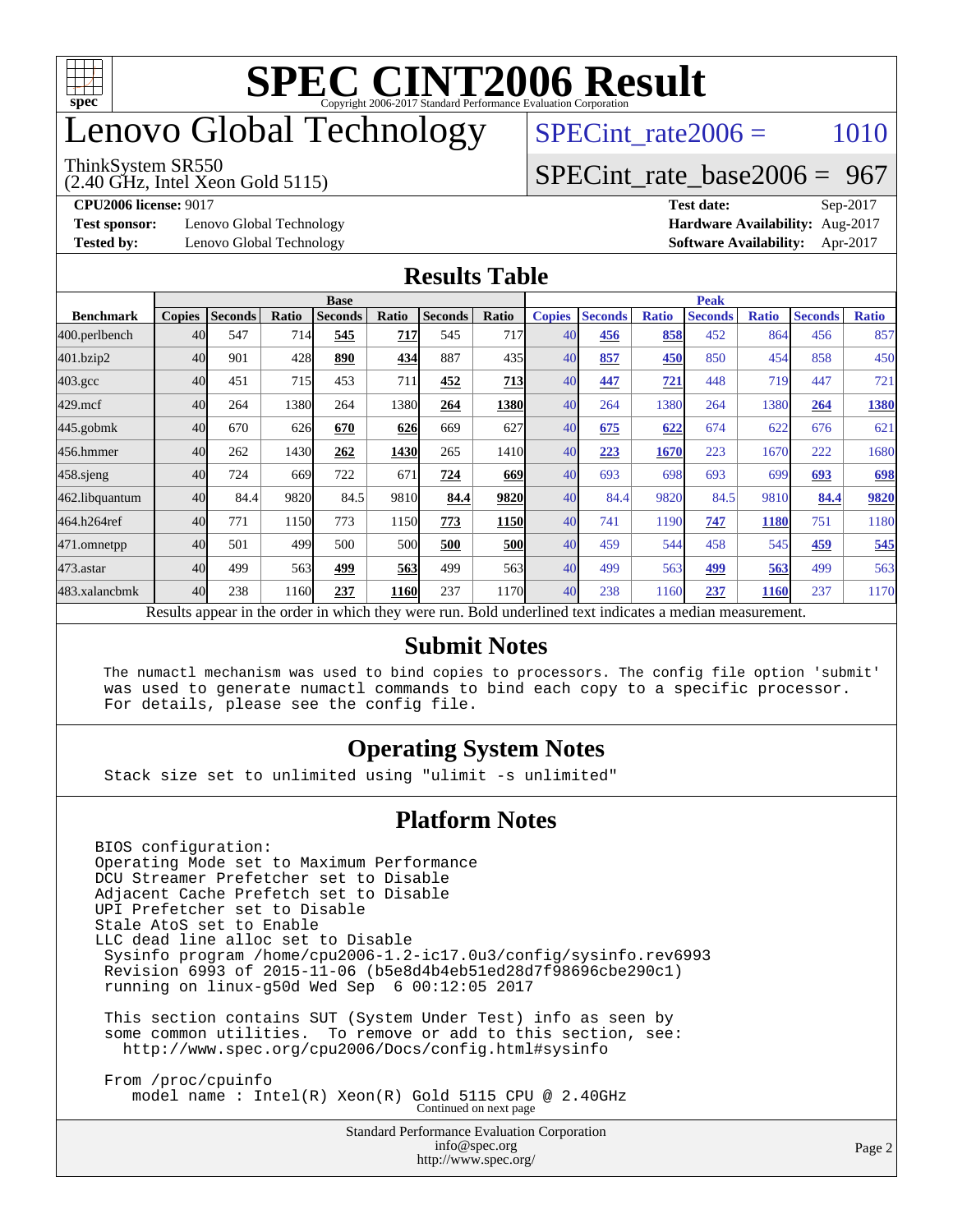

## enovo Global Technology

SPECint rate $2006 = 1010$ 

(2.40 GHz, Intel Xeon Gold 5115) ThinkSystem SR550

[SPECint\\_rate\\_base2006 =](http://www.spec.org/auto/cpu2006/Docs/result-fields.html#SPECintratebase2006) 967

**[Test sponsor:](http://www.spec.org/auto/cpu2006/Docs/result-fields.html#Testsponsor)** Lenovo Global Technology **[Hardware Availability:](http://www.spec.org/auto/cpu2006/Docs/result-fields.html#HardwareAvailability)** Aug-2017 **[Tested by:](http://www.spec.org/auto/cpu2006/Docs/result-fields.html#Testedby)** Lenovo Global Technology **[Software Availability:](http://www.spec.org/auto/cpu2006/Docs/result-fields.html#SoftwareAvailability)** Apr-2017

**[CPU2006 license:](http://www.spec.org/auto/cpu2006/Docs/result-fields.html#CPU2006license)** 9017 **[Test date:](http://www.spec.org/auto/cpu2006/Docs/result-fields.html#Testdate)** Sep-2017

#### **[Platform Notes \(Continued\)](http://www.spec.org/auto/cpu2006/Docs/result-fields.html#PlatformNotes)**

Standard Performance Evaluation Corporation 2 "physical id"s (chips) 40 "processors" cores, siblings (Caution: counting these is hw and system dependent. The following excerpts from /proc/cpuinfo might not be reliable. Use with caution.) cpu cores : 10 siblings : 20 physical 0: cores 0 1 2 3 4 8 9 10 11 12 physical 1: cores 0 1 2 3 4 8 9 10 11 12 cache size : 14080 KB From /proc/meminfo MemTotal: 395882576 kB<br>HugePages Total: 0 HugePages\_Total: 0<br>Hugepagesize: 2048 kB Hugepagesize: From /etc/\*release\* /etc/\*version\* SuSE-release: SUSE Linux Enterprise Server 12 (x86\_64) VERSION = 12 PATCHLEVEL = 2 # This file is deprecated and will be removed in a future service pack or release. # Please check /etc/os-release for details about this release. os-release: NAME="SLES" VERSION="12-SP2" VERSION\_ID="12.2" PRETTY\_NAME="SUSE Linux Enterprise Server 12 SP2" ID="sles" ANSI\_COLOR="0;32" CPE\_NAME="cpe:/o:suse:sles:12:sp2" uname -a: Linux linux-g50d 4.4.21-69-default #1 SMP Tue Oct 25 10:58:20 UTC 2016 (9464f67) x86\_64 x86\_64 x86\_64 GNU/Linux run-level 3 Sep 6 00:11 SPEC is set to: /home/cpu2006-1.2-ic17.0u3 Filesystem Type Size Used Avail Use% Mounted on<br>
/dev/sda2 btrfs 744G 79G 664G 11% /home /dev/sda2 btrfs 744G 79G 664G 11% /home Additional information from dmidecode: Warning: Use caution when you interpret this section. The 'dmidecode' program reads system data which is "intended to allow hardware to be accurately determined", but the intent may not be met, as there are frequent changes to hardware, firmware, and the "DMTF SMBIOS" standard. BIOS Lenovo -[TEE105Z-1.00]- 04/27/2017 Memory: 12x Hynix HMA84GR7AFR4N-VK 32 GB 2 rank 2666 MHz, configured at 2400 MHz Continued on next page

[info@spec.org](mailto:info@spec.org) <http://www.spec.org/>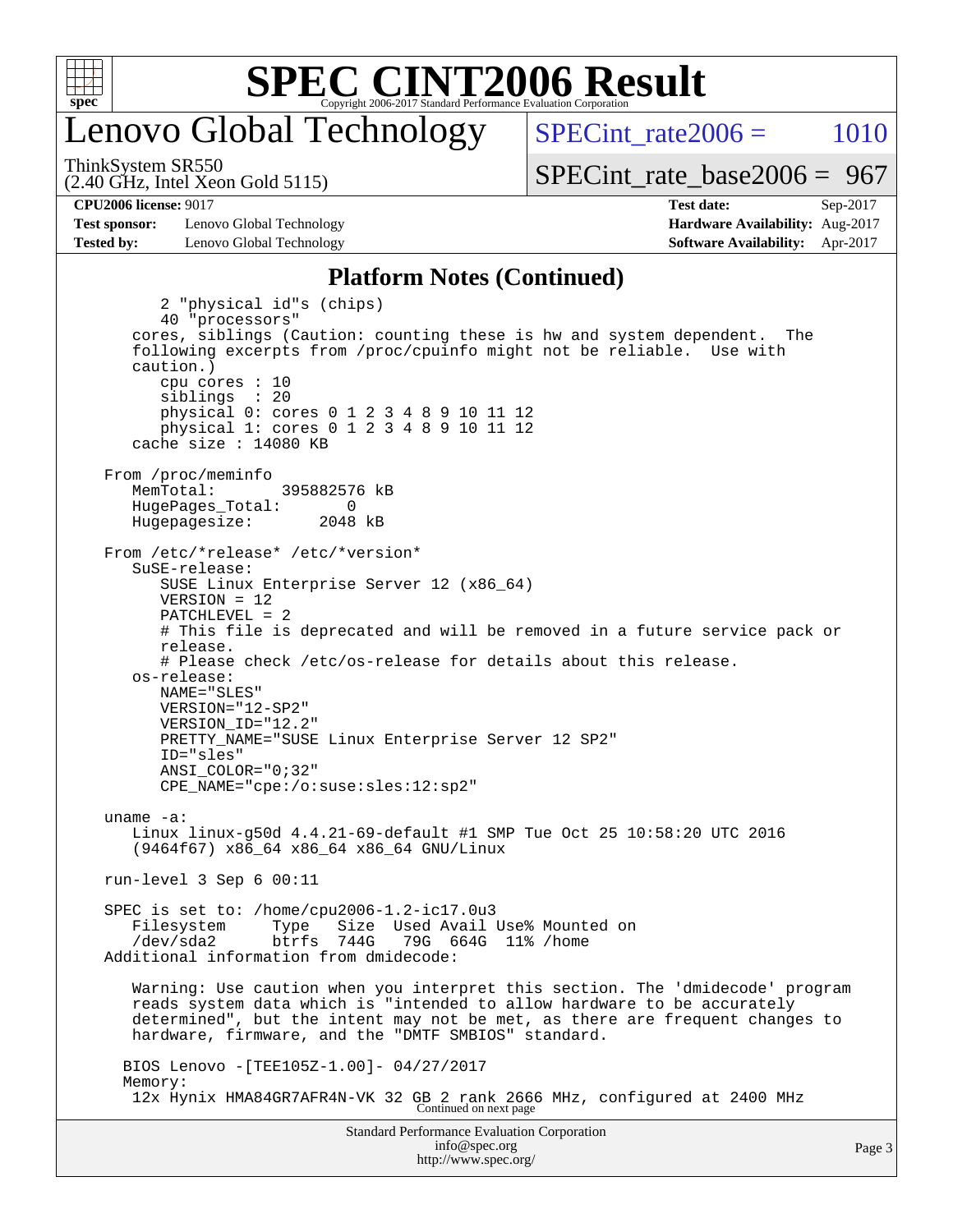

# enovo Global Technology

 $SPECTnt_rate2006 = 1010$ 

[SPECint\\_rate\\_base2006 =](http://www.spec.org/auto/cpu2006/Docs/result-fields.html#SPECintratebase2006) 967

ThinkSystem SR550

(2.40 GHz, Intel Xeon Gold 5115)

**[Test sponsor:](http://www.spec.org/auto/cpu2006/Docs/result-fields.html#Testsponsor)** Lenovo Global Technology **[Hardware Availability:](http://www.spec.org/auto/cpu2006/Docs/result-fields.html#HardwareAvailability)** Aug-2017

**[CPU2006 license:](http://www.spec.org/auto/cpu2006/Docs/result-fields.html#CPU2006license)** 9017 **[Test date:](http://www.spec.org/auto/cpu2006/Docs/result-fields.html#Testdate)** Sep-2017 **[Tested by:](http://www.spec.org/auto/cpu2006/Docs/result-fields.html#Testedby)** Lenovo Global Technology **[Software Availability:](http://www.spec.org/auto/cpu2006/Docs/result-fields.html#SoftwareAvailability)** Apr-2017

### **[Platform Notes \(Continued\)](http://www.spec.org/auto/cpu2006/Docs/result-fields.html#PlatformNotes)**

(End of data from sysinfo program)

#### **[General Notes](http://www.spec.org/auto/cpu2006/Docs/result-fields.html#GeneralNotes)**

Environment variables set by runspec before the start of the run: LD\_LIBRARY\_PATH = "/home/cpu2006-1.2-ic17.0u3/lib/ia32:/home/cpu2006-1.2-ic17.0u3/lib/intel64:/home/cpu2006-1.2-ic17.0u3/sh10.2"

 Binaries compiled on a system with 1x Intel Core i7-4790 CPU + 32GB RAM memory using Redhat Enterprise Linux 7.2 Transparent Huge Pages enabled by default Filesystem page cache cleared with: shell invocation of 'sync; echo 3 > /proc/sys/vm/drop\_caches' prior to run runspec command invoked through numactl i.e.: numactl --interleave=all runspec <etc>

### **[Base Compiler Invocation](http://www.spec.org/auto/cpu2006/Docs/result-fields.html#BaseCompilerInvocation)**

[C benchmarks](http://www.spec.org/auto/cpu2006/Docs/result-fields.html#Cbenchmarks):

[icc -m32 -L/opt/intel/compilers\\_and\\_libraries\\_2017/linux/lib/ia32](http://www.spec.org/cpu2006/results/res2017q4/cpu2006-20170914-49346.flags.html#user_CCbase_intel_icc_c29f3ff5a7ed067b11e4ec10a03f03ae)

[C++ benchmarks:](http://www.spec.org/auto/cpu2006/Docs/result-fields.html#CXXbenchmarks)

[icpc -m32 -L/opt/intel/compilers\\_and\\_libraries\\_2017/linux/lib/ia32](http://www.spec.org/cpu2006/results/res2017q4/cpu2006-20170914-49346.flags.html#user_CXXbase_intel_icpc_8c35c7808b62dab9ae41a1aa06361b6b)

### **[Base Portability Flags](http://www.spec.org/auto/cpu2006/Docs/result-fields.html#BasePortabilityFlags)**

 400.perlbench: [-D\\_FILE\\_OFFSET\\_BITS=64](http://www.spec.org/cpu2006/results/res2017q4/cpu2006-20170914-49346.flags.html#user_basePORTABILITY400_perlbench_file_offset_bits_64_438cf9856305ebd76870a2c6dc2689ab) [-DSPEC\\_CPU\\_LINUX\\_IA32](http://www.spec.org/cpu2006/results/res2017q4/cpu2006-20170914-49346.flags.html#b400.perlbench_baseCPORTABILITY_DSPEC_CPU_LINUX_IA32) 401.bzip2: [-D\\_FILE\\_OFFSET\\_BITS=64](http://www.spec.org/cpu2006/results/res2017q4/cpu2006-20170914-49346.flags.html#user_basePORTABILITY401_bzip2_file_offset_bits_64_438cf9856305ebd76870a2c6dc2689ab) 403.gcc: [-D\\_FILE\\_OFFSET\\_BITS=64](http://www.spec.org/cpu2006/results/res2017q4/cpu2006-20170914-49346.flags.html#user_basePORTABILITY403_gcc_file_offset_bits_64_438cf9856305ebd76870a2c6dc2689ab) 429.mcf: [-D\\_FILE\\_OFFSET\\_BITS=64](http://www.spec.org/cpu2006/results/res2017q4/cpu2006-20170914-49346.flags.html#user_basePORTABILITY429_mcf_file_offset_bits_64_438cf9856305ebd76870a2c6dc2689ab) 445.gobmk: [-D\\_FILE\\_OFFSET\\_BITS=64](http://www.spec.org/cpu2006/results/res2017q4/cpu2006-20170914-49346.flags.html#user_basePORTABILITY445_gobmk_file_offset_bits_64_438cf9856305ebd76870a2c6dc2689ab) 456.hmmer: [-D\\_FILE\\_OFFSET\\_BITS=64](http://www.spec.org/cpu2006/results/res2017q4/cpu2006-20170914-49346.flags.html#user_basePORTABILITY456_hmmer_file_offset_bits_64_438cf9856305ebd76870a2c6dc2689ab) 458.sjeng: [-D\\_FILE\\_OFFSET\\_BITS=64](http://www.spec.org/cpu2006/results/res2017q4/cpu2006-20170914-49346.flags.html#user_basePORTABILITY458_sjeng_file_offset_bits_64_438cf9856305ebd76870a2c6dc2689ab) 462.libquantum: [-D\\_FILE\\_OFFSET\\_BITS=64](http://www.spec.org/cpu2006/results/res2017q4/cpu2006-20170914-49346.flags.html#user_basePORTABILITY462_libquantum_file_offset_bits_64_438cf9856305ebd76870a2c6dc2689ab) [-DSPEC\\_CPU\\_LINUX](http://www.spec.org/cpu2006/results/res2017q4/cpu2006-20170914-49346.flags.html#b462.libquantum_baseCPORTABILITY_DSPEC_CPU_LINUX) 464.h264ref: [-D\\_FILE\\_OFFSET\\_BITS=64](http://www.spec.org/cpu2006/results/res2017q4/cpu2006-20170914-49346.flags.html#user_basePORTABILITY464_h264ref_file_offset_bits_64_438cf9856305ebd76870a2c6dc2689ab) 471.omnetpp: [-D\\_FILE\\_OFFSET\\_BITS=64](http://www.spec.org/cpu2006/results/res2017q4/cpu2006-20170914-49346.flags.html#user_basePORTABILITY471_omnetpp_file_offset_bits_64_438cf9856305ebd76870a2c6dc2689ab) 473.astar: [-D\\_FILE\\_OFFSET\\_BITS=64](http://www.spec.org/cpu2006/results/res2017q4/cpu2006-20170914-49346.flags.html#user_basePORTABILITY473_astar_file_offset_bits_64_438cf9856305ebd76870a2c6dc2689ab) 483.xalancbmk: [-D\\_FILE\\_OFFSET\\_BITS=64](http://www.spec.org/cpu2006/results/res2017q4/cpu2006-20170914-49346.flags.html#user_basePORTABILITY483_xalancbmk_file_offset_bits_64_438cf9856305ebd76870a2c6dc2689ab) [-DSPEC\\_CPU\\_LINUX](http://www.spec.org/cpu2006/results/res2017q4/cpu2006-20170914-49346.flags.html#b483.xalancbmk_baseCXXPORTABILITY_DSPEC_CPU_LINUX)

### **[Base Optimization Flags](http://www.spec.org/auto/cpu2006/Docs/result-fields.html#BaseOptimizationFlags)**

[C benchmarks](http://www.spec.org/auto/cpu2006/Docs/result-fields.html#Cbenchmarks):

[-xCORE-AVX2](http://www.spec.org/cpu2006/results/res2017q4/cpu2006-20170914-49346.flags.html#user_CCbase_f-xCORE-AVX2) [-ipo](http://www.spec.org/cpu2006/results/res2017q4/cpu2006-20170914-49346.flags.html#user_CCbase_f-ipo) [-O3](http://www.spec.org/cpu2006/results/res2017q4/cpu2006-20170914-49346.flags.html#user_CCbase_f-O3) [-no-prec-div](http://www.spec.org/cpu2006/results/res2017q4/cpu2006-20170914-49346.flags.html#user_CCbase_f-no-prec-div) [-qopt-prefetch](http://www.spec.org/cpu2006/results/res2017q4/cpu2006-20170914-49346.flags.html#user_CCbase_f-qopt-prefetch) [-qopt-mem-layout-trans=3](http://www.spec.org/cpu2006/results/res2017q4/cpu2006-20170914-49346.flags.html#user_CCbase_f-qopt-mem-layout-trans_170f5be61cd2cedc9b54468c59262d5d)

Continued on next page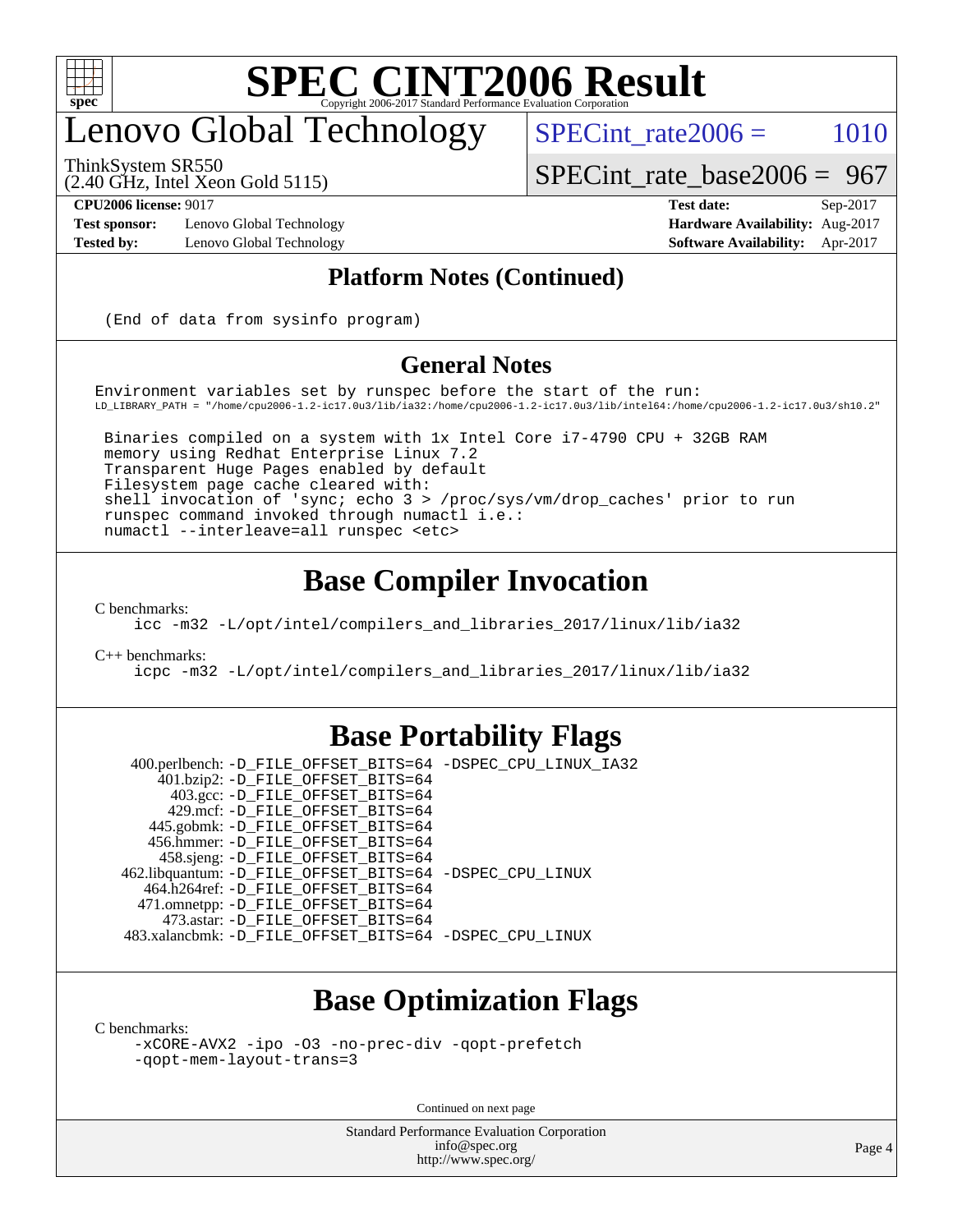

# enovo Global Technology

ThinkSystem SR550

 $SPECTnt_rate2006 = 1010$ 

[SPECint\\_rate\\_base2006 =](http://www.spec.org/auto/cpu2006/Docs/result-fields.html#SPECintratebase2006) 967

(2.40 GHz, Intel Xeon Gold 5115)

**[Test sponsor:](http://www.spec.org/auto/cpu2006/Docs/result-fields.html#Testsponsor)** Lenovo Global Technology **[Hardware Availability:](http://www.spec.org/auto/cpu2006/Docs/result-fields.html#HardwareAvailability)** Aug-2017

**[CPU2006 license:](http://www.spec.org/auto/cpu2006/Docs/result-fields.html#CPU2006license)** 9017 **[Test date:](http://www.spec.org/auto/cpu2006/Docs/result-fields.html#Testdate)** Sep-2017 **[Tested by:](http://www.spec.org/auto/cpu2006/Docs/result-fields.html#Testedby)** Lenovo Global Technology **[Software Availability:](http://www.spec.org/auto/cpu2006/Docs/result-fields.html#SoftwareAvailability)** Apr-2017

### **[Base Optimization Flags \(Continued\)](http://www.spec.org/auto/cpu2006/Docs/result-fields.html#BaseOptimizationFlags)**

[C++ benchmarks:](http://www.spec.org/auto/cpu2006/Docs/result-fields.html#CXXbenchmarks)

[-xCORE-AVX2](http://www.spec.org/cpu2006/results/res2017q4/cpu2006-20170914-49346.flags.html#user_CXXbase_f-xCORE-AVX2) [-ipo](http://www.spec.org/cpu2006/results/res2017q4/cpu2006-20170914-49346.flags.html#user_CXXbase_f-ipo) [-O3](http://www.spec.org/cpu2006/results/res2017q4/cpu2006-20170914-49346.flags.html#user_CXXbase_f-O3) [-no-prec-div](http://www.spec.org/cpu2006/results/res2017q4/cpu2006-20170914-49346.flags.html#user_CXXbase_f-no-prec-div) [-qopt-prefetch](http://www.spec.org/cpu2006/results/res2017q4/cpu2006-20170914-49346.flags.html#user_CXXbase_f-qopt-prefetch) [-qopt-mem-layout-trans=3](http://www.spec.org/cpu2006/results/res2017q4/cpu2006-20170914-49346.flags.html#user_CXXbase_f-qopt-mem-layout-trans_170f5be61cd2cedc9b54468c59262d5d) [-Wl,-z,muldefs](http://www.spec.org/cpu2006/results/res2017q4/cpu2006-20170914-49346.flags.html#user_CXXbase_link_force_multiple1_74079c344b956b9658436fd1b6dd3a8a) [-L/sh10.2 -lsmartheap](http://www.spec.org/cpu2006/results/res2017q4/cpu2006-20170914-49346.flags.html#user_CXXbase_SmartHeap_b831f2d313e2fffa6dfe3f00ffc1f1c0)

### **[Base Other Flags](http://www.spec.org/auto/cpu2006/Docs/result-fields.html#BaseOtherFlags)**

[C benchmarks](http://www.spec.org/auto/cpu2006/Docs/result-fields.html#Cbenchmarks):

403.gcc: [-Dalloca=\\_alloca](http://www.spec.org/cpu2006/results/res2017q4/cpu2006-20170914-49346.flags.html#b403.gcc_baseEXTRA_CFLAGS_Dalloca_be3056838c12de2578596ca5467af7f3)

### **[Peak Compiler Invocation](http://www.spec.org/auto/cpu2006/Docs/result-fields.html#PeakCompilerInvocation)**

[C benchmarks \(except as noted below\)](http://www.spec.org/auto/cpu2006/Docs/result-fields.html#Cbenchmarksexceptasnotedbelow):

[icc -m32 -L/opt/intel/compilers\\_and\\_libraries\\_2017/linux/lib/ia32](http://www.spec.org/cpu2006/results/res2017q4/cpu2006-20170914-49346.flags.html#user_CCpeak_intel_icc_c29f3ff5a7ed067b11e4ec10a03f03ae)

400.perlbench: [icc -m64](http://www.spec.org/cpu2006/results/res2017q4/cpu2006-20170914-49346.flags.html#user_peakCCLD400_perlbench_intel_icc_64bit_bda6cc9af1fdbb0edc3795bac97ada53)

401.bzip2: [icc -m64](http://www.spec.org/cpu2006/results/res2017q4/cpu2006-20170914-49346.flags.html#user_peakCCLD401_bzip2_intel_icc_64bit_bda6cc9af1fdbb0edc3795bac97ada53)

456.hmmer: [icc -m64](http://www.spec.org/cpu2006/results/res2017q4/cpu2006-20170914-49346.flags.html#user_peakCCLD456_hmmer_intel_icc_64bit_bda6cc9af1fdbb0edc3795bac97ada53)

458.sjeng: [icc -m64](http://www.spec.org/cpu2006/results/res2017q4/cpu2006-20170914-49346.flags.html#user_peakCCLD458_sjeng_intel_icc_64bit_bda6cc9af1fdbb0edc3795bac97ada53)

#### [C++ benchmarks:](http://www.spec.org/auto/cpu2006/Docs/result-fields.html#CXXbenchmarks)

[icpc -m32 -L/opt/intel/compilers\\_and\\_libraries\\_2017/linux/lib/ia32](http://www.spec.org/cpu2006/results/res2017q4/cpu2006-20170914-49346.flags.html#user_CXXpeak_intel_icpc_8c35c7808b62dab9ae41a1aa06361b6b)

### **[Peak Portability Flags](http://www.spec.org/auto/cpu2006/Docs/result-fields.html#PeakPortabilityFlags)**

 400.perlbench: [-DSPEC\\_CPU\\_LP64](http://www.spec.org/cpu2006/results/res2017q4/cpu2006-20170914-49346.flags.html#b400.perlbench_peakCPORTABILITY_DSPEC_CPU_LP64) [-DSPEC\\_CPU\\_LINUX\\_X64](http://www.spec.org/cpu2006/results/res2017q4/cpu2006-20170914-49346.flags.html#b400.perlbench_peakCPORTABILITY_DSPEC_CPU_LINUX_X64) 401.bzip2: [-DSPEC\\_CPU\\_LP64](http://www.spec.org/cpu2006/results/res2017q4/cpu2006-20170914-49346.flags.html#suite_peakCPORTABILITY401_bzip2_DSPEC_CPU_LP64) 403.gcc: [-D\\_FILE\\_OFFSET\\_BITS=64](http://www.spec.org/cpu2006/results/res2017q4/cpu2006-20170914-49346.flags.html#user_peakPORTABILITY403_gcc_file_offset_bits_64_438cf9856305ebd76870a2c6dc2689ab) 429.mcf: [-D\\_FILE\\_OFFSET\\_BITS=64](http://www.spec.org/cpu2006/results/res2017q4/cpu2006-20170914-49346.flags.html#user_peakPORTABILITY429_mcf_file_offset_bits_64_438cf9856305ebd76870a2c6dc2689ab) 445.gobmk: [-D\\_FILE\\_OFFSET\\_BITS=64](http://www.spec.org/cpu2006/results/res2017q4/cpu2006-20170914-49346.flags.html#user_peakPORTABILITY445_gobmk_file_offset_bits_64_438cf9856305ebd76870a2c6dc2689ab) 456.hmmer: [-DSPEC\\_CPU\\_LP64](http://www.spec.org/cpu2006/results/res2017q4/cpu2006-20170914-49346.flags.html#suite_peakCPORTABILITY456_hmmer_DSPEC_CPU_LP64) 458.sjeng: [-DSPEC\\_CPU\\_LP64](http://www.spec.org/cpu2006/results/res2017q4/cpu2006-20170914-49346.flags.html#suite_peakCPORTABILITY458_sjeng_DSPEC_CPU_LP64) 462.libquantum: [-D\\_FILE\\_OFFSET\\_BITS=64](http://www.spec.org/cpu2006/results/res2017q4/cpu2006-20170914-49346.flags.html#user_peakPORTABILITY462_libquantum_file_offset_bits_64_438cf9856305ebd76870a2c6dc2689ab) [-DSPEC\\_CPU\\_LINUX](http://www.spec.org/cpu2006/results/res2017q4/cpu2006-20170914-49346.flags.html#b462.libquantum_peakCPORTABILITY_DSPEC_CPU_LINUX) 464.h264ref: [-D\\_FILE\\_OFFSET\\_BITS=64](http://www.spec.org/cpu2006/results/res2017q4/cpu2006-20170914-49346.flags.html#user_peakPORTABILITY464_h264ref_file_offset_bits_64_438cf9856305ebd76870a2c6dc2689ab) 471.omnetpp: [-D\\_FILE\\_OFFSET\\_BITS=64](http://www.spec.org/cpu2006/results/res2017q4/cpu2006-20170914-49346.flags.html#user_peakPORTABILITY471_omnetpp_file_offset_bits_64_438cf9856305ebd76870a2c6dc2689ab) 473.astar: [-D\\_FILE\\_OFFSET\\_BITS=64](http://www.spec.org/cpu2006/results/res2017q4/cpu2006-20170914-49346.flags.html#user_peakPORTABILITY473_astar_file_offset_bits_64_438cf9856305ebd76870a2c6dc2689ab) 483.xalancbmk: [-D\\_FILE\\_OFFSET\\_BITS=64](http://www.spec.org/cpu2006/results/res2017q4/cpu2006-20170914-49346.flags.html#user_peakPORTABILITY483_xalancbmk_file_offset_bits_64_438cf9856305ebd76870a2c6dc2689ab) [-DSPEC\\_CPU\\_LINUX](http://www.spec.org/cpu2006/results/res2017q4/cpu2006-20170914-49346.flags.html#b483.xalancbmk_peakCXXPORTABILITY_DSPEC_CPU_LINUX)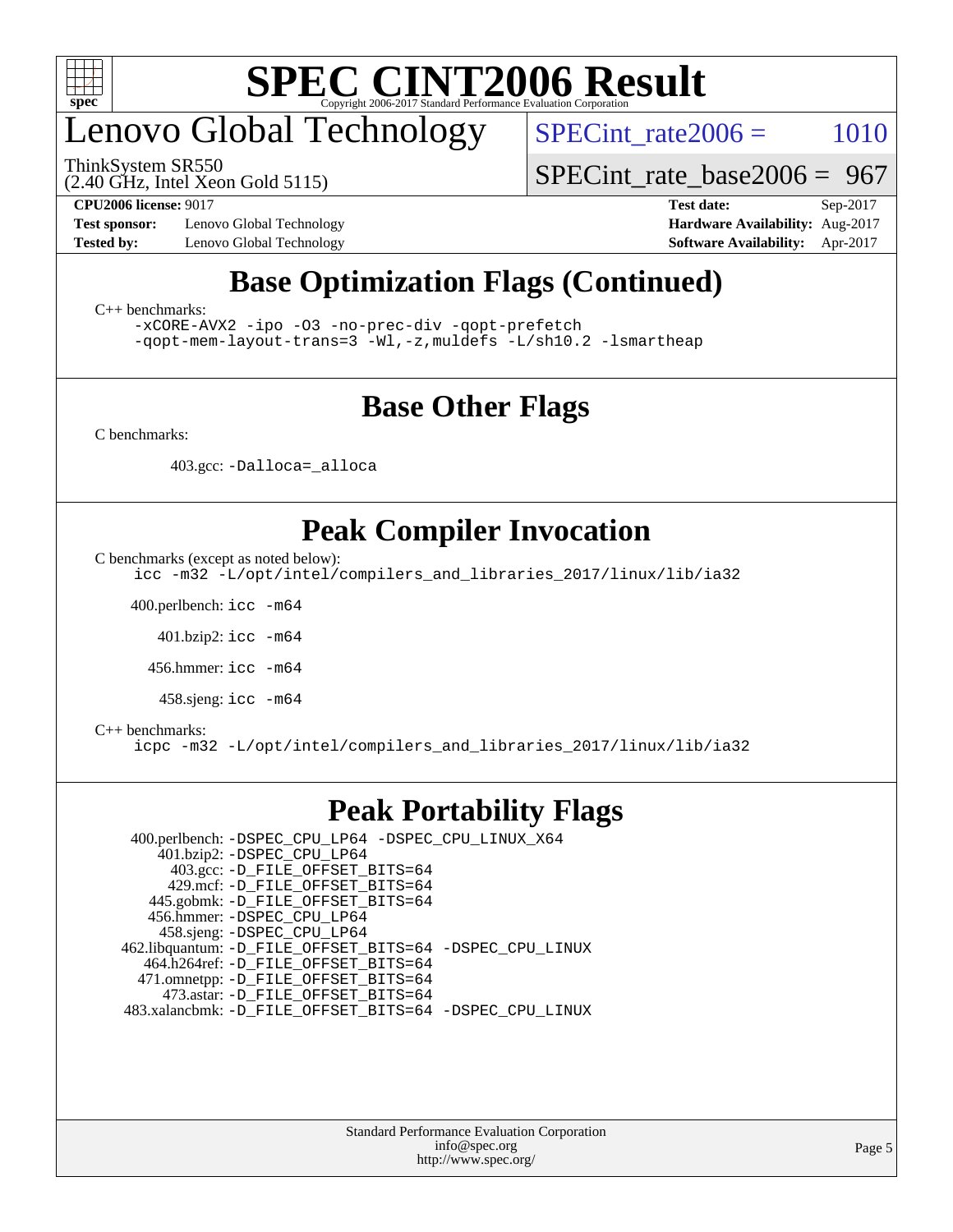

# enovo Global Technology

 $SPECTnt_rate2006 = 1010$ 

(2.40 GHz, Intel Xeon Gold 5115) ThinkSystem SR550

[SPECint\\_rate\\_base2006 =](http://www.spec.org/auto/cpu2006/Docs/result-fields.html#SPECintratebase2006) 967

**[Test sponsor:](http://www.spec.org/auto/cpu2006/Docs/result-fields.html#Testsponsor)** Lenovo Global Technology **[Hardware Availability:](http://www.spec.org/auto/cpu2006/Docs/result-fields.html#HardwareAvailability)** Aug-2017 **[Tested by:](http://www.spec.org/auto/cpu2006/Docs/result-fields.html#Testedby)** Lenovo Global Technology **[Software Availability:](http://www.spec.org/auto/cpu2006/Docs/result-fields.html#SoftwareAvailability)** Apr-2017

# **[CPU2006 license:](http://www.spec.org/auto/cpu2006/Docs/result-fields.html#CPU2006license)** 9017 **[Test date:](http://www.spec.org/auto/cpu2006/Docs/result-fields.html#Testdate)** Sep-2017

### **[Peak Optimization Flags](http://www.spec.org/auto/cpu2006/Docs/result-fields.html#PeakOptimizationFlags)**

#### [C benchmarks](http://www.spec.org/auto/cpu2006/Docs/result-fields.html#Cbenchmarks):

 400.perlbench: [-prof-gen](http://www.spec.org/cpu2006/results/res2017q4/cpu2006-20170914-49346.flags.html#user_peakPASS1_CFLAGSPASS1_LDCFLAGS400_perlbench_prof_gen_e43856698f6ca7b7e442dfd80e94a8fc)(pass 1) [-prof-use](http://www.spec.org/cpu2006/results/res2017q4/cpu2006-20170914-49346.flags.html#user_peakPASS2_CFLAGSPASS2_LDCFLAGS400_perlbench_prof_use_bccf7792157ff70d64e32fe3e1250b55)(pass 2) [-xCORE-AVX2](http://www.spec.org/cpu2006/results/res2017q4/cpu2006-20170914-49346.flags.html#user_peakPASS2_CFLAGSPASS2_LDCFLAGS400_perlbench_f-xCORE-AVX2)(pass 2)  $-par-num-threads=1(pass 1) -ipo(pass 2) -O3(pass 2)$  $-par-num-threads=1(pass 1) -ipo(pass 2) -O3(pass 2)$  $-par-num-threads=1(pass 1) -ipo(pass 2) -O3(pass 2)$  $-par-num-threads=1(pass 1) -ipo(pass 2) -O3(pass 2)$  $-par-num-threads=1(pass 1) -ipo(pass 2) -O3(pass 2)$  $-par-num-threads=1(pass 1) -ipo(pass 2) -O3(pass 2)$ [-no-prec-div](http://www.spec.org/cpu2006/results/res2017q4/cpu2006-20170914-49346.flags.html#user_peakPASS2_CFLAGSPASS2_LDCFLAGS400_perlbench_f-no-prec-div)(pass 2) [-auto-ilp32](http://www.spec.org/cpu2006/results/res2017q4/cpu2006-20170914-49346.flags.html#user_peakCOPTIMIZE400_perlbench_f-auto-ilp32) [-qopt-mem-layout-trans=3](http://www.spec.org/cpu2006/results/res2017q4/cpu2006-20170914-49346.flags.html#user_peakCOPTIMIZE400_perlbench_f-qopt-mem-layout-trans_170f5be61cd2cedc9b54468c59262d5d) 401.bzip2: [-prof-gen](http://www.spec.org/cpu2006/results/res2017q4/cpu2006-20170914-49346.flags.html#user_peakPASS1_CFLAGSPASS1_LDCFLAGS401_bzip2_prof_gen_e43856698f6ca7b7e442dfd80e94a8fc)(pass 1) [-prof-use](http://www.spec.org/cpu2006/results/res2017q4/cpu2006-20170914-49346.flags.html#user_peakPASS2_CFLAGSPASS2_LDCFLAGS401_bzip2_prof_use_bccf7792157ff70d64e32fe3e1250b55)(pass 2) [-xCORE-AVX2](http://www.spec.org/cpu2006/results/res2017q4/cpu2006-20170914-49346.flags.html#user_peakPASS2_CFLAGSPASS2_LDCFLAGS401_bzip2_f-xCORE-AVX2)(pass 2) [-par-num-threads=1](http://www.spec.org/cpu2006/results/res2017q4/cpu2006-20170914-49346.flags.html#user_peakPASS1_CFLAGSPASS1_LDCFLAGS401_bzip2_par_num_threads_786a6ff141b4e9e90432e998842df6c2)(pass 1) [-ipo](http://www.spec.org/cpu2006/results/res2017q4/cpu2006-20170914-49346.flags.html#user_peakPASS2_CFLAGSPASS2_LDCFLAGS401_bzip2_f-ipo)(pass 2) [-O3](http://www.spec.org/cpu2006/results/res2017q4/cpu2006-20170914-49346.flags.html#user_peakPASS2_CFLAGSPASS2_LDCFLAGS401_bzip2_f-O3)(pass 2) [-no-prec-div](http://www.spec.org/cpu2006/results/res2017q4/cpu2006-20170914-49346.flags.html#user_peakPASS2_CFLAGSPASS2_LDCFLAGS401_bzip2_f-no-prec-div)(pass 2) [-qopt-prefetch](http://www.spec.org/cpu2006/results/res2017q4/cpu2006-20170914-49346.flags.html#user_peakCOPTIMIZE401_bzip2_f-qopt-prefetch) [-auto-ilp32](http://www.spec.org/cpu2006/results/res2017q4/cpu2006-20170914-49346.flags.html#user_peakCOPTIMIZE401_bzip2_f-auto-ilp32) [-qopt-mem-layout-trans=3](http://www.spec.org/cpu2006/results/res2017q4/cpu2006-20170914-49346.flags.html#user_peakCOPTIMIZE401_bzip2_f-qopt-mem-layout-trans_170f5be61cd2cedc9b54468c59262d5d) 403.gcc: [-xCORE-AVX2](http://www.spec.org/cpu2006/results/res2017q4/cpu2006-20170914-49346.flags.html#user_peakOPTIMIZE403_gcc_f-xCORE-AVX2) [-ipo](http://www.spec.org/cpu2006/results/res2017q4/cpu2006-20170914-49346.flags.html#user_peakOPTIMIZE403_gcc_f-ipo) [-O3](http://www.spec.org/cpu2006/results/res2017q4/cpu2006-20170914-49346.flags.html#user_peakOPTIMIZE403_gcc_f-O3) [-no-prec-div](http://www.spec.org/cpu2006/results/res2017q4/cpu2006-20170914-49346.flags.html#user_peakOPTIMIZE403_gcc_f-no-prec-div) [-qopt-mem-layout-trans=3](http://www.spec.org/cpu2006/results/res2017q4/cpu2006-20170914-49346.flags.html#user_peakCOPTIMIZE403_gcc_f-qopt-mem-layout-trans_170f5be61cd2cedc9b54468c59262d5d)  $429$ .mcf: basepeak = yes 445.gobmk: [-prof-gen](http://www.spec.org/cpu2006/results/res2017q4/cpu2006-20170914-49346.flags.html#user_peakPASS1_CFLAGSPASS1_LDCFLAGS445_gobmk_prof_gen_e43856698f6ca7b7e442dfd80e94a8fc)(pass 1) [-prof-use](http://www.spec.org/cpu2006/results/res2017q4/cpu2006-20170914-49346.flags.html#user_peakPASS2_CFLAGSPASS2_LDCFLAGSPASS2_LDFLAGS445_gobmk_prof_use_bccf7792157ff70d64e32fe3e1250b55)(pass 2) [-xCORE-AVX2](http://www.spec.org/cpu2006/results/res2017q4/cpu2006-20170914-49346.flags.html#user_peakPASS2_CFLAGSPASS2_LDCFLAGSPASS2_LDFLAGS445_gobmk_f-xCORE-AVX2)(pass 2)  $-par-num-threads=1(pass 1) -ipo(pass 2) -O3(pass 2)$  $-par-num-threads=1(pass 1) -ipo(pass 2) -O3(pass 2)$  $-par-num-threads=1(pass 1) -ipo(pass 2) -O3(pass 2)$  $-par-num-threads=1(pass 1) -ipo(pass 2) -O3(pass 2)$  $-par-num-threads=1(pass 1) -ipo(pass 2) -O3(pass 2)$  $-par-num-threads=1(pass 1) -ipo(pass 2) -O3(pass 2)$ [-no-prec-div](http://www.spec.org/cpu2006/results/res2017q4/cpu2006-20170914-49346.flags.html#user_peakPASS2_LDCFLAGS445_gobmk_f-no-prec-div)(pass 2) [-qopt-mem-layout-trans=3](http://www.spec.org/cpu2006/results/res2017q4/cpu2006-20170914-49346.flags.html#user_peakCOPTIMIZE445_gobmk_f-qopt-mem-layout-trans_170f5be61cd2cedc9b54468c59262d5d) 456.hmmer: [-xCORE-AVX2](http://www.spec.org/cpu2006/results/res2017q4/cpu2006-20170914-49346.flags.html#user_peakOPTIMIZE456_hmmer_f-xCORE-AVX2) [-ipo](http://www.spec.org/cpu2006/results/res2017q4/cpu2006-20170914-49346.flags.html#user_peakOPTIMIZE456_hmmer_f-ipo) [-O3](http://www.spec.org/cpu2006/results/res2017q4/cpu2006-20170914-49346.flags.html#user_peakOPTIMIZE456_hmmer_f-O3) [-no-prec-div](http://www.spec.org/cpu2006/results/res2017q4/cpu2006-20170914-49346.flags.html#user_peakOPTIMIZE456_hmmer_f-no-prec-div) [-unroll2](http://www.spec.org/cpu2006/results/res2017q4/cpu2006-20170914-49346.flags.html#user_peakCOPTIMIZE456_hmmer_f-unroll_784dae83bebfb236979b41d2422d7ec2) [-auto-ilp32](http://www.spec.org/cpu2006/results/res2017q4/cpu2006-20170914-49346.flags.html#user_peakCOPTIMIZE456_hmmer_f-auto-ilp32) [-qopt-mem-layout-trans=3](http://www.spec.org/cpu2006/results/res2017q4/cpu2006-20170914-49346.flags.html#user_peakCOPTIMIZE456_hmmer_f-qopt-mem-layout-trans_170f5be61cd2cedc9b54468c59262d5d) 458.sjeng: [-prof-gen](http://www.spec.org/cpu2006/results/res2017q4/cpu2006-20170914-49346.flags.html#user_peakPASS1_CFLAGSPASS1_LDCFLAGS458_sjeng_prof_gen_e43856698f6ca7b7e442dfd80e94a8fc)(pass 1) [-prof-use](http://www.spec.org/cpu2006/results/res2017q4/cpu2006-20170914-49346.flags.html#user_peakPASS2_CFLAGSPASS2_LDCFLAGS458_sjeng_prof_use_bccf7792157ff70d64e32fe3e1250b55)(pass 2) [-xCORE-AVX2](http://www.spec.org/cpu2006/results/res2017q4/cpu2006-20170914-49346.flags.html#user_peakPASS2_CFLAGSPASS2_LDCFLAGS458_sjeng_f-xCORE-AVX2)(pass 2)  $-par-num-threads=1(pass 1) -ipo(pass 2) -O3(pass 2)$  $-par-num-threads=1(pass 1) -ipo(pass 2) -O3(pass 2)$  $-par-num-threads=1(pass 1) -ipo(pass 2) -O3(pass 2)$  $-par-num-threads=1(pass 1) -ipo(pass 2) -O3(pass 2)$  $-par-num-threads=1(pass 1) -ipo(pass 2) -O3(pass 2)$  $-par-num-threads=1(pass 1) -ipo(pass 2) -O3(pass 2)$ [-no-prec-div](http://www.spec.org/cpu2006/results/res2017q4/cpu2006-20170914-49346.flags.html#user_peakPASS2_CFLAGSPASS2_LDCFLAGS458_sjeng_f-no-prec-div)(pass 2) [-unroll4](http://www.spec.org/cpu2006/results/res2017q4/cpu2006-20170914-49346.flags.html#user_peakCOPTIMIZE458_sjeng_f-unroll_4e5e4ed65b7fd20bdcd365bec371b81f) [-auto-ilp32](http://www.spec.org/cpu2006/results/res2017q4/cpu2006-20170914-49346.flags.html#user_peakCOPTIMIZE458_sjeng_f-auto-ilp32) [-qopt-mem-layout-trans=3](http://www.spec.org/cpu2006/results/res2017q4/cpu2006-20170914-49346.flags.html#user_peakCOPTIMIZE458_sjeng_f-qopt-mem-layout-trans_170f5be61cd2cedc9b54468c59262d5d)  $462$ .libquantum: basepeak = yes 464.h264ref: [-prof-gen](http://www.spec.org/cpu2006/results/res2017q4/cpu2006-20170914-49346.flags.html#user_peakPASS1_CFLAGSPASS1_LDCFLAGS464_h264ref_prof_gen_e43856698f6ca7b7e442dfd80e94a8fc)(pass 1) [-prof-use](http://www.spec.org/cpu2006/results/res2017q4/cpu2006-20170914-49346.flags.html#user_peakPASS2_CFLAGSPASS2_LDCFLAGS464_h264ref_prof_use_bccf7792157ff70d64e32fe3e1250b55)(pass 2) [-xCORE-AVX2](http://www.spec.org/cpu2006/results/res2017q4/cpu2006-20170914-49346.flags.html#user_peakPASS2_CFLAGSPASS2_LDCFLAGS464_h264ref_f-xCORE-AVX2)(pass 2)  $-par-num-threads=1(pass 1) -ipo(pass 2) -O3(pass 2)$  $-par-num-threads=1(pass 1) -ipo(pass 2) -O3(pass 2)$  $-par-num-threads=1(pass 1) -ipo(pass 2) -O3(pass 2)$  $-par-num-threads=1(pass 1) -ipo(pass 2) -O3(pass 2)$  $-par-num-threads=1(pass 1) -ipo(pass 2) -O3(pass 2)$  $-par-num-threads=1(pass 1) -ipo(pass 2) -O3(pass 2)$ [-no-prec-div](http://www.spec.org/cpu2006/results/res2017q4/cpu2006-20170914-49346.flags.html#user_peakPASS2_CFLAGSPASS2_LDCFLAGS464_h264ref_f-no-prec-div)(pass 2) [-unroll2](http://www.spec.org/cpu2006/results/res2017q4/cpu2006-20170914-49346.flags.html#user_peakCOPTIMIZE464_h264ref_f-unroll_784dae83bebfb236979b41d2422d7ec2) [-qopt-mem-layout-trans=3](http://www.spec.org/cpu2006/results/res2017q4/cpu2006-20170914-49346.flags.html#user_peakCOPTIMIZE464_h264ref_f-qopt-mem-layout-trans_170f5be61cd2cedc9b54468c59262d5d) [C++ benchmarks:](http://www.spec.org/auto/cpu2006/Docs/result-fields.html#CXXbenchmarks) 471.omnetpp: [-prof-gen](http://www.spec.org/cpu2006/results/res2017q4/cpu2006-20170914-49346.flags.html#user_peakPASS1_CXXFLAGSPASS1_LDCXXFLAGS471_omnetpp_prof_gen_e43856698f6ca7b7e442dfd80e94a8fc)(pass 1) [-prof-use](http://www.spec.org/cpu2006/results/res2017q4/cpu2006-20170914-49346.flags.html#user_peakPASS2_CXXFLAGSPASS2_LDCXXFLAGS471_omnetpp_prof_use_bccf7792157ff70d64e32fe3e1250b55)(pass 2) [-xCORE-AVX2](http://www.spec.org/cpu2006/results/res2017q4/cpu2006-20170914-49346.flags.html#user_peakPASS2_CXXFLAGSPASS2_LDCXXFLAGS471_omnetpp_f-xCORE-AVX2)(pass 2)  $-par-num-threads=1(pass 1) -ipo(pass 2) -O3(pass 2)$  $-par-num-threads=1(pass 1) -ipo(pass 2) -O3(pass 2)$  $-par-num-threads=1(pass 1) -ipo(pass 2) -O3(pass 2)$  $-par-num-threads=1(pass 1) -ipo(pass 2) -O3(pass 2)$  $-par-num-threads=1(pass 1) -ipo(pass 2) -O3(pass 2)$  $-par-num-threads=1(pass 1) -ipo(pass 2) -O3(pass 2)$ [-no-prec-div](http://www.spec.org/cpu2006/results/res2017q4/cpu2006-20170914-49346.flags.html#user_peakPASS2_CXXFLAGSPASS2_LDCXXFLAGS471_omnetpp_f-no-prec-div)(pass 2) [-qopt-ra-region-strategy=block](http://www.spec.org/cpu2006/results/res2017q4/cpu2006-20170914-49346.flags.html#user_peakCXXOPTIMIZE471_omnetpp_f-qopt-ra-region-strategy_430aa8f7c220cbde92ae827fa8d9be32)  [-qopt-mem-layout-trans=3](http://www.spec.org/cpu2006/results/res2017q4/cpu2006-20170914-49346.flags.html#user_peakCXXOPTIMIZE471_omnetpp_f-qopt-mem-layout-trans_170f5be61cd2cedc9b54468c59262d5d) [-Wl,-z,muldefs](http://www.spec.org/cpu2006/results/res2017q4/cpu2006-20170914-49346.flags.html#user_peakEXTRA_LDFLAGS471_omnetpp_link_force_multiple1_74079c344b956b9658436fd1b6dd3a8a) [-L/sh10.2 -lsmartheap](http://www.spec.org/cpu2006/results/res2017q4/cpu2006-20170914-49346.flags.html#user_peakEXTRA_LIBS471_omnetpp_SmartHeap_b831f2d313e2fffa6dfe3f00ffc1f1c0) 473.astar: basepeak = yes  $483.xalanchmk: basepeak = yes$